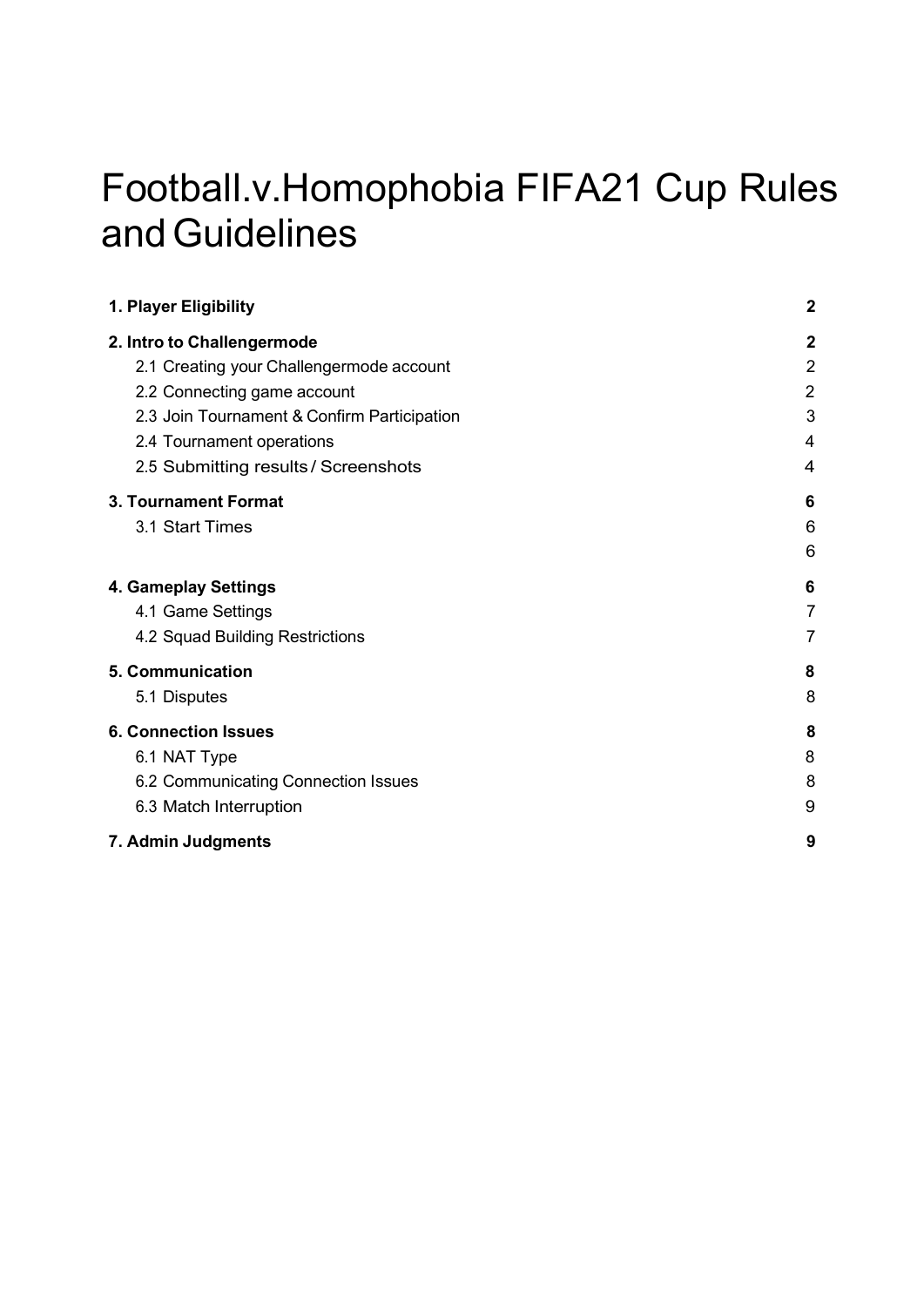# 1. Player Eligibility

In order to participate in Football.v.Homophobia FIFA 21 Cup, you will need to meet all of the following eligibility requirements:

• Must be at least 18 years old at the date of registration and above the minimum

age needed to have a full (not underage) EA account in their country;

- Must own or have access to FIFA21 and its online features on a Supported Platform;
- Must have a valid Gamertag on PSN ID / Xbox ID.
- Be a Player, Coach or Volunteer at a Club affiliated to the Sussex County FA (or a member of Brighton LGBT+ Society, a Sussex County FA Staff Member or an FA Affiliated Club with a Home Ground located in Sussex).
- Players are required to use their own Xbox ID or PSN ID account. Using a shared account or one not owned by the player will result in immediate disqualification;

Failure to meet any of the requirements may result in disqualification, even if you have already competed in a tournament despite missing eligibility requirements.

# 2. Intro to Challengermode

• In this handbook you will find the most relevant information for you to be aware of as a participant, using Challengermode as their platform of choice. We are here to help with your every need, so don't hesitate to reach out to us for all platform related questions. Make sure to use the question mark in the bottom right hand side corner to get to the support section.

### 2.1 Creating your Challengermode account

- To participate in FIFA tournaments on Challengermode, you need to start by creating a Challengermode account, once this is done you will be able to join spaces, register for tournaments and connect your game account in order to play.
- Please set your Username as [First Name Club you Play/Coach for]

#### 2.2 Connecting game account

To participate in FIFA tournaments on Challengermode, you need to connect your FIFA Game Account. This process works the same for both PSN and Xbox.

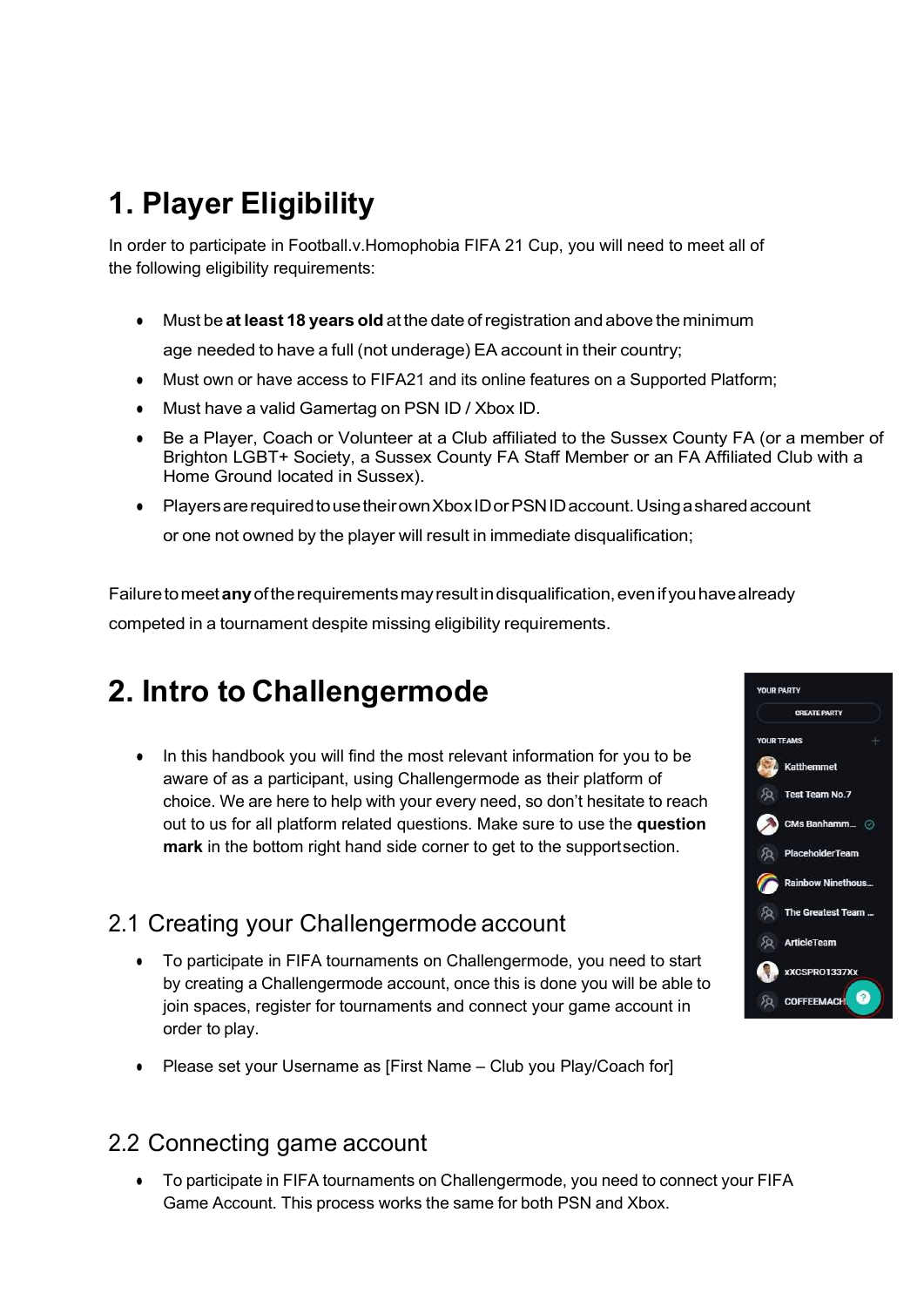- To get started, head to your profile page by clicking your, located in the upper right corner of the page. At the bottom of the About section on your Profile Overview page, click on the "ADD GAME" button. This will make a window appear in which you can select FIFA 21 and connect your game account, by inputting the requested details when asked - such as which Platform you are playing on (PSN or Xbox) and your in-game name.
- The game account that you connect to your Challengermode account is the account you must compete with in all Challengermode tournaments.

#### 2.3 Join Tournament & Confirm Participation

To join the tournament you simply click the Join Tournament button located in the upper right of the Tournament Overview.



● Anyone can sign up to the tournament, but to be marked as Ready and get seeded into the tournament, you will also have to Confirm Participation - this is to declare that you are ready and will be joining the tournament, you are then granted a slot in the tournament.



● A timer is located in the upper right corner, just above the Join Tournament button which shows the time that remains until the tournament starts. In addition to this, you will find a timer on the Confirm Participation button that tells you when you will be able to confirm your participation.

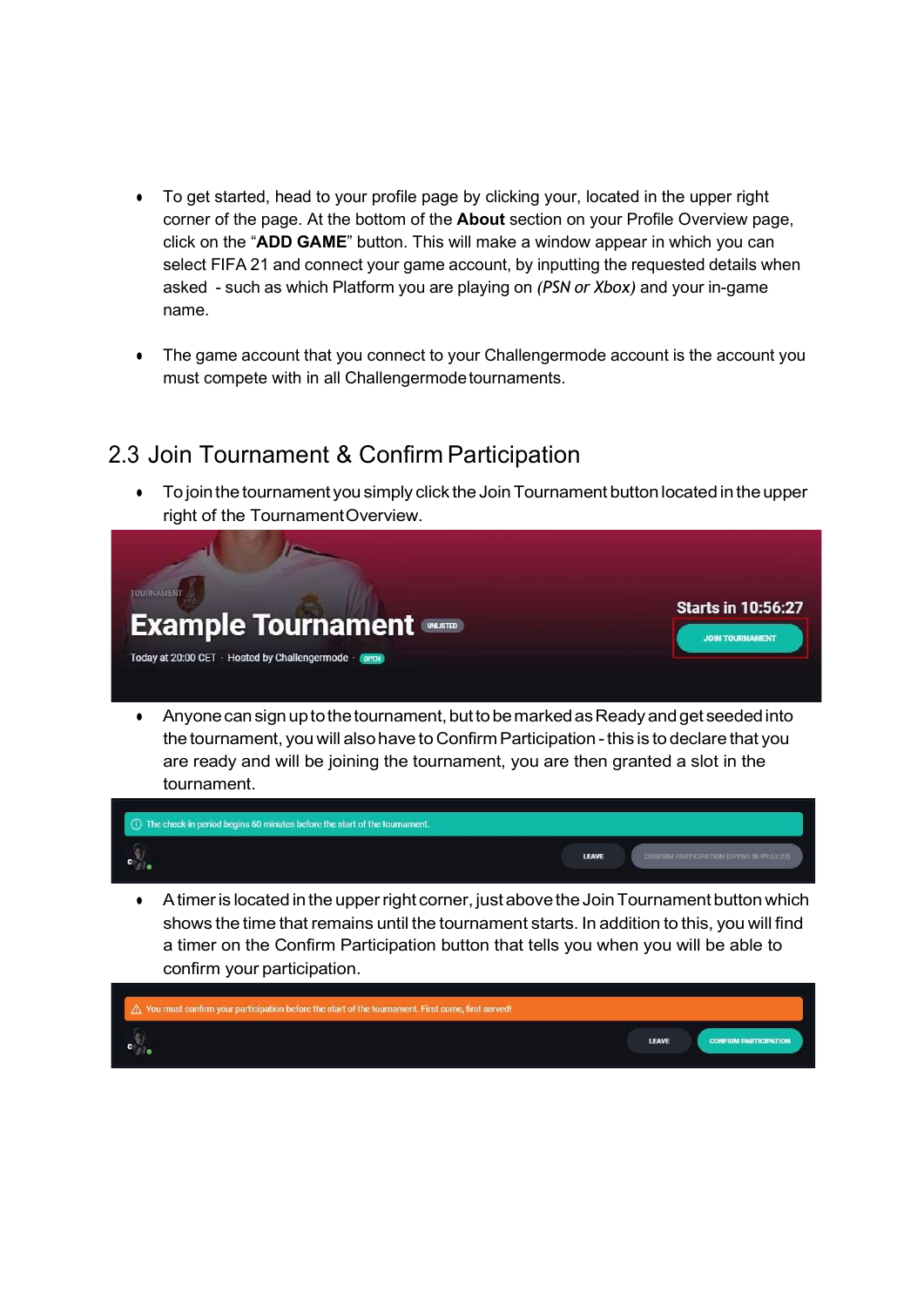• The Confirmation period starts 60 minutes before the tournament starts, when the time is nigh you click the Confirm Participation button to confirm that you will be participating



● When you have successfully confirmed your participation, you just have to wait for the tournament to start!

#### 2.4 Tournament operations

- As soon as the tournament starts and you have been seeded, a Go to Game button will appear in place of the Confirm Participation button, click this button to be redirected to your Challengermode Lobby.
- You can also find your match by navigating to the Bracket, you can find the bracket by clicking the Bracket tab in the tournament overview.
- IMPORTANT: If you do not go to your Challengermode lobby within 10 minutes, you will automatically be disqualified and your opponent will receive a Win by Walkover. This rule is key to keeping the tournament running on time.

### 2.5 Submitting results / Screenshots

• WIN OR LOSE you must return to your Challengermode match-up and report the final score. You can do this by clicking **Report Results** on the match page, and then inputting your score in the given pop-up.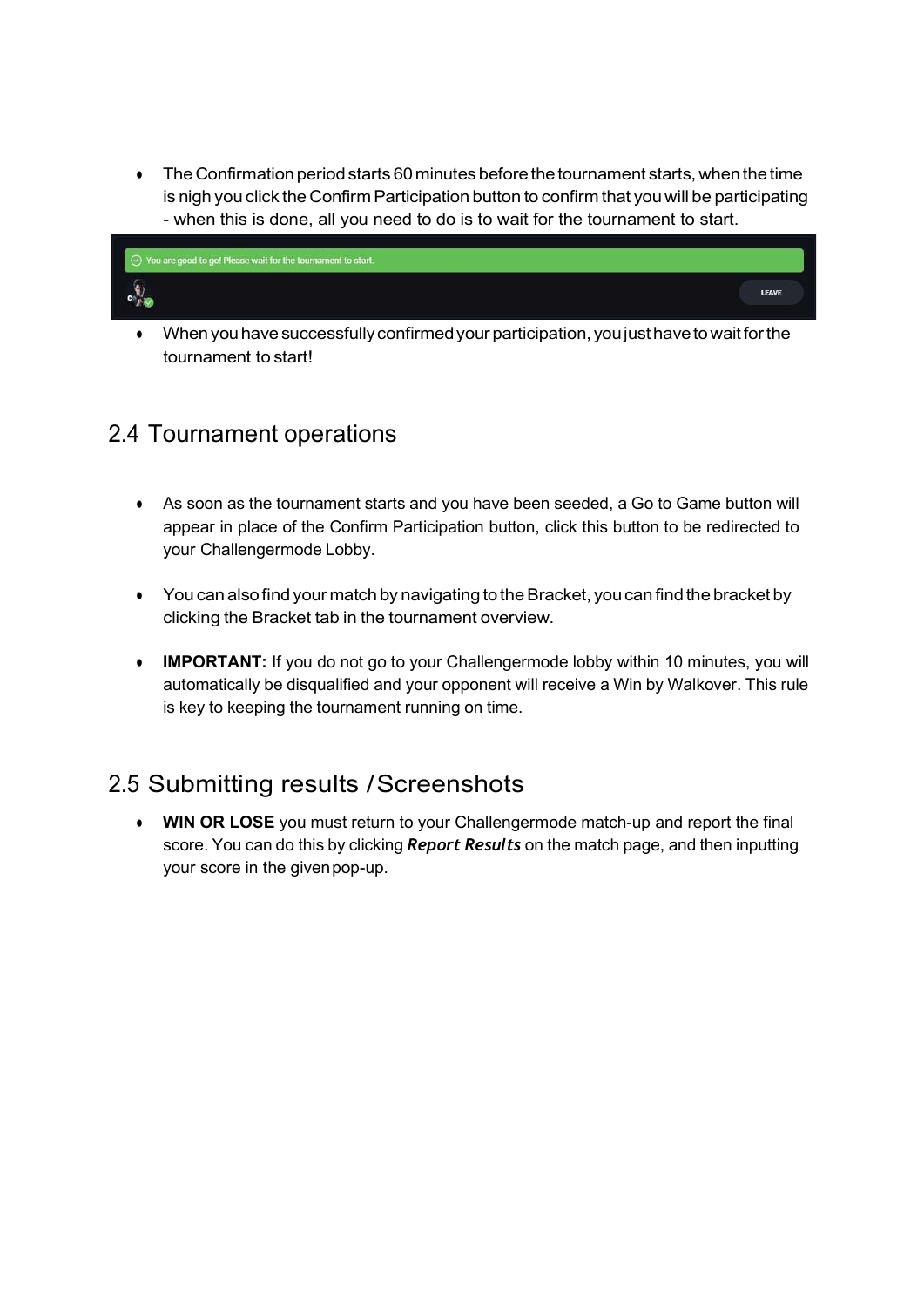

| Game 1                                                                                          |                                                                                |              |
|-------------------------------------------------------------------------------------------------|--------------------------------------------------------------------------------|--------------|
| <b>HIT (UNRANKED)</b><br>TatlFail & CMA<br>Playing as TestConnect on Xbox One<br>Score<br>Score | min (TEST)<br>Big Jay &<br>Playing as JosefJosef on Xbox One<br>Score<br>Score |              |
| Game 2                                                                                          |                                                                                |              |
| TatiFail @ CALATION (UNRANNED)<br>Playing as TestConnect on Xbox One<br>Score                   | Big Jay @ CMAtmm (TIRE)<br>Playing as JosefJosef on Xbox One<br>Score          | As<br>$\geq$ |
| Score                                                                                           | Sopre <sup>:</sup>                                                             |              |
| <b>Evidence</b>                                                                                 |                                                                                |              |
| 土<br><b>Upload Image</b>                                                                        |                                                                                |              |
| <b>Notes</b><br>Add additional notes or a link to an image                                      |                                                                                |              |
|                                                                                                 |                                                                                |              |
|                                                                                                 | REPORT                                                                         |              |
|                                                                                                 |                                                                                |              |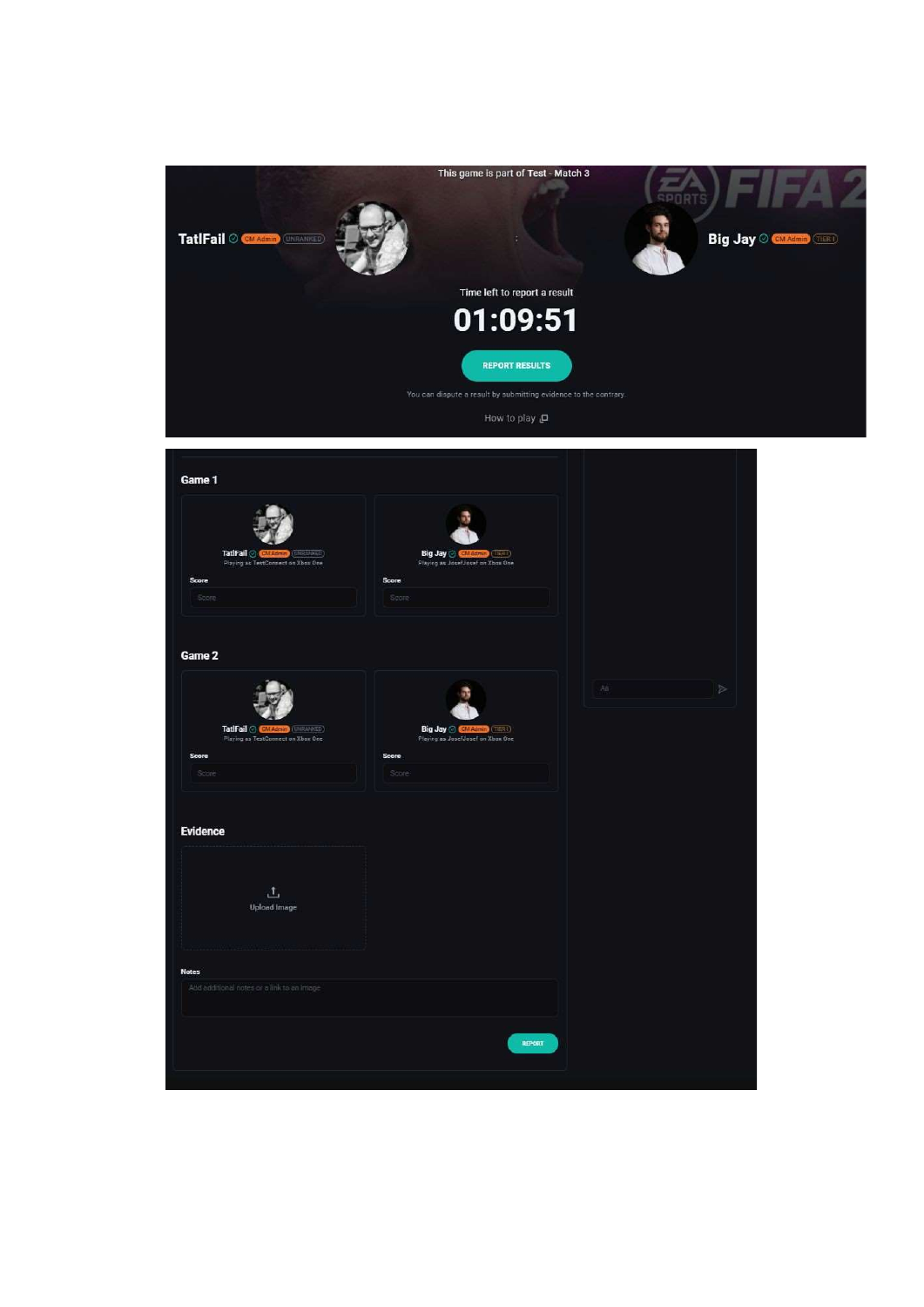● Players must also screenshot the final score screen of each individual game, clearly showing the final score of a match. Two examples of an acceptable screenshot are included below:

|                                                                                                          | Service when the communication with the                                                   |                                                                         |                                                            |
|----------------------------------------------------------------------------------------------------------|-------------------------------------------------------------------------------------------|-------------------------------------------------------------------------|------------------------------------------------------------|
| <b>TELE</b><br>le F                                                                                      | $3 - 3$                                                                                   |                                                                         |                                                            |
| alsall Al                                                                                                | <b>MATCH COINS AWARDED</b><br>$325$ $\odot$                                               |                                                                         |                                                            |
| Advance O Back                                                                                           | FUT Champions-stadion   Dommer: Vyacheslav Bondartchuk   KLASSISK KAMP<br>90:00<br>1<br>2 |                                                                         |                                                            |
| <b>FORTSÆT</b><br>KAMP<br><b>PRÆMIER</b>                                                                 | <b>KAMPFAKTA</b><br>11                                                                    | <b>Skud</b>                                                             | <b>DANKE</b><br>$\overline{2}$                             |
| <b>HØJDEPUNKTER</b><br>Besøg www.easports.com/fifa/goals-of-the-<br>week,<br>og indsend dine bedste mål. | $\boldsymbol{b}$<br>42<br>15<br>$\overline{1}$                                            | Skud på mål<br><b>Boldbesiddelse %</b><br><b>Tacklinger</b><br>Frispark | 2 <sup>7</sup><br><b>AN!</b><br>58<br>17<br>$\overline{2}$ |

54

85

**Skudpræcision %** 

Afleveringspræcision %

 $\boxed{100}$ 

 $80$ 

**A**C

**SPILLERVURDERING** 

Jamie<br>Vardy<br>8,3

Vætg Se spillertiste

 $\bigcirc$ 

**PRÆSTATION**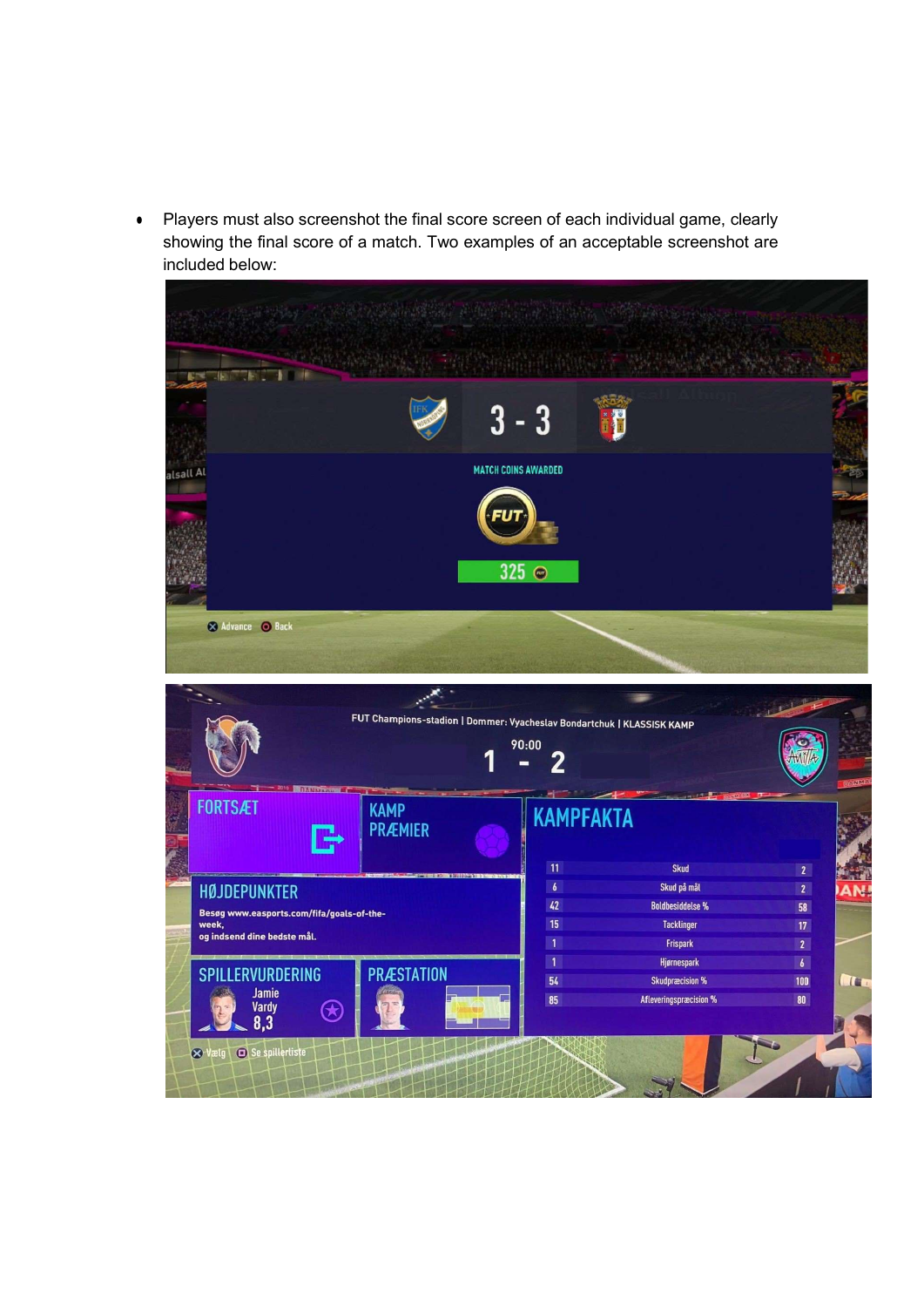- This is an especially important step and a way for the tournament Admins to confirm that the results are indeed correct.
- If you are not certain as to how you take a screenshot on your Console, please take a look at this article, it explains the process. You can also take a photo from your phone and upload to Challengermode from your mobile if you would prefer.
- If you have reported a score and your opponent has not, make sure you have uploaded evidence (SCREENSHOT - See Above) and contact an admin.
- We will look to record/stream some of the games on a live Twitch Channel. If you do not want to be a part of this, please select this option on the survey.
- Players may be required to screenshot and forward a picture of their history vs their opponent if screenshots are not passable. Failure to comply with requests for a match history screenshot against your opponent may result in a default loss given.
- If both players are disputing their result, and neither can provide suitable evidence, both players may be given a default loss. This is at the sole discretion of the admin team.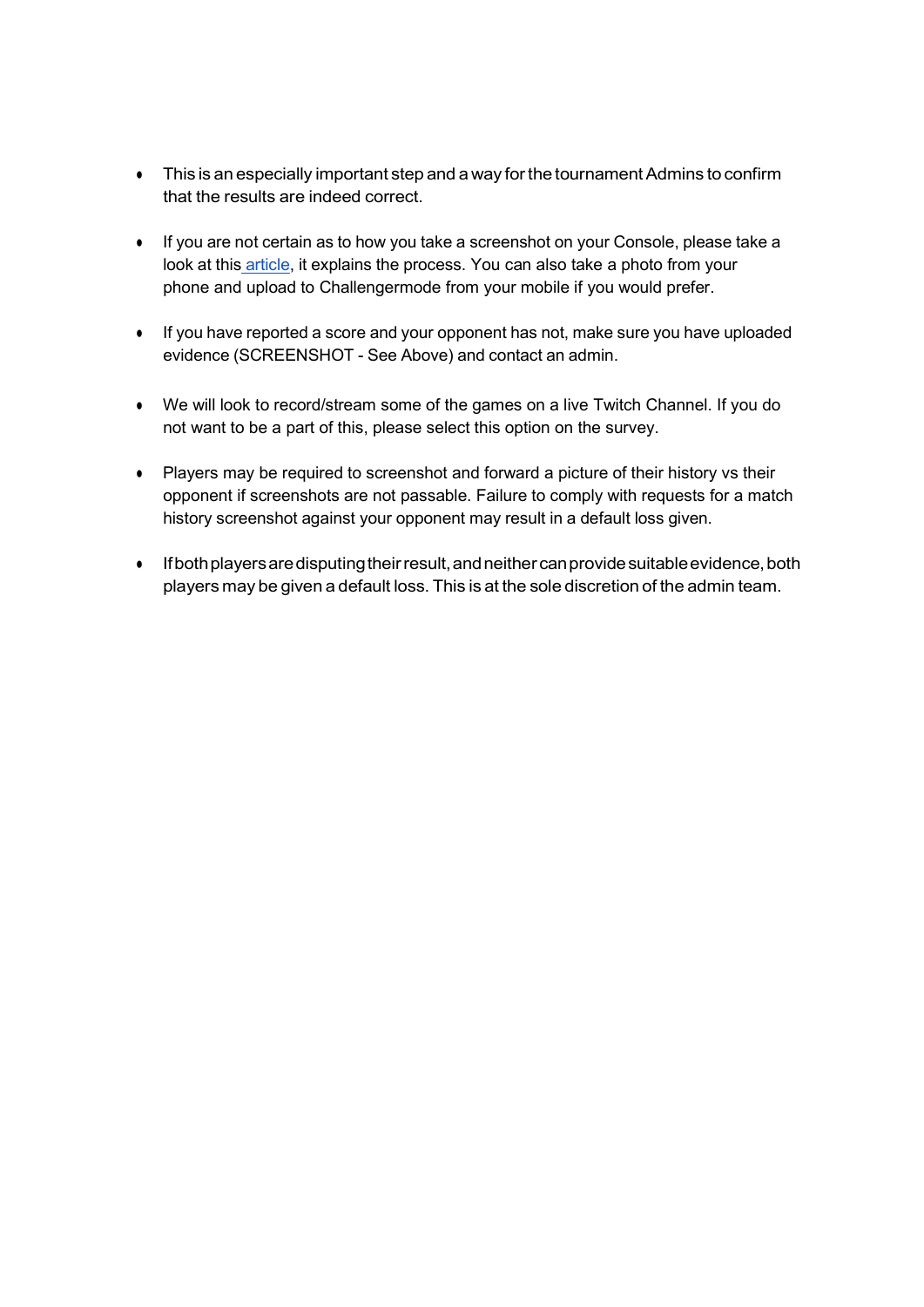# 3. Tournament Format

#### 3.1 Start Times

- The Tournament start time is **11:00am.** The bracket will be populated shortly after this, allowing participants to head to their matches and start play.
- Players must make all efforts to start their matches as soon as the tournament has started. Full details on how to start your match and the consequences for failing to do so can be found in section 2.4.

# 4. Gameplay Settings

Gameplay settings are the in-game rules and regulations you must follow to compete. Please verify the Gameplay settings in use, found here in the Rules and on the Tournament home page. In the case of any variation, please always use the settings and rules listed on the Tournament home page.

### 4.1 Game Settings

- You must play using the Online Friendlies Game Mode. You cannot use your FUT team for this tournament.
- All games will use Online Friendlies default settings, including:
	- Half Length: 6 Minutes
	- Pause Rules governed by in-game mechanics
	- Injuries/offsides/bookings: **ON**
	- Handballs: **OFF**

#### 4.2 Team Selection Rules

- Players can select any real-life club that is available on the game for the tournament, and they do not have to be the same club every round.
- Players cannot select Classic XI or World XI.
- A match cannot take place with two clubs who are the same (e.g. Brighton & Hove Albion vs Brighton & Hove Albion. If both players wish to be the same team, the player drawn as the Home side on Challengermode gets priority.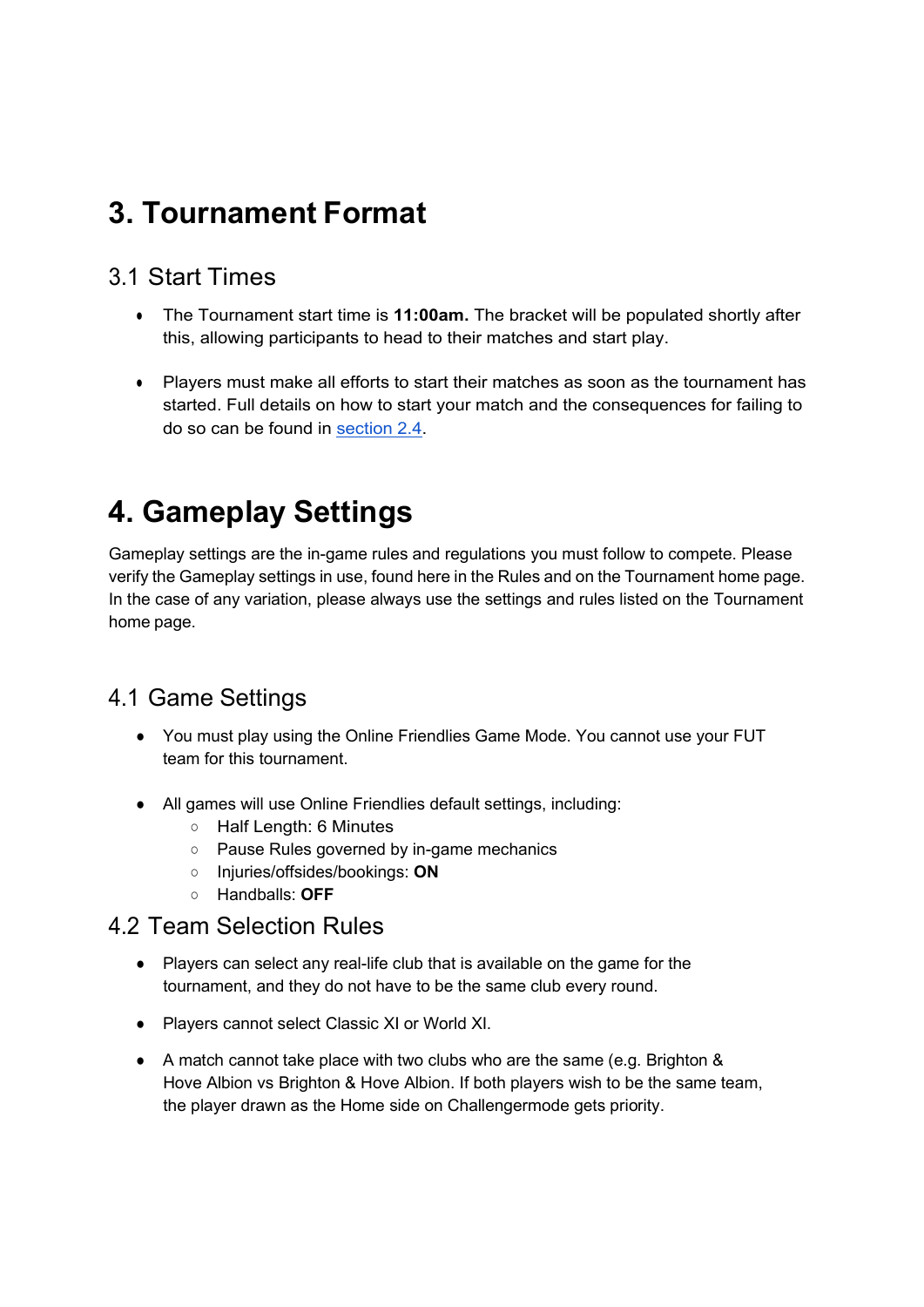# 5. Communication

Quick and clear communication is the key for everyone to have a great tournament, so please contact your Admins ASAP if you have an issue. Please Primarily use the Challenger Mode Chat Function to contact admins for the fastest support.

#### 5.1 Disputes

- Communication outside of Challengermode or a listed Official Discord Server will be ignored by the Admin Team. Please only use the approved Channels of Communication.
- If a game is played beyond the 1st half with incorrect settings before tournament admins are contacted, then the game must continue and the score will stand.

# 6. Connection Issues

### 6.1 NAT Type

- Players should check their NAT Type before competing, this is easily accessed from your console network settings.
- Players should compete on NAT TYPE 1 (OPEN) or NAT TYPE 2 (MODERATE).
- If you are using NAT TYPE 3 (STRICT), you may be unable to connect to opponents and/or fail to hold a strong connection for a competitive game, leading to an automatic match loss or your disqualification from the tournament. You may be asked to provide proof of your NAT Type by admins in the case of a connection failure. Failing to do so will result in a Disqualification.
- Please read instructions on how to change your NAT Type here: P<sub>S4</sub> **XBOX**

### 6.2 Communicating Connection Issues

- If players are unable to connect to their opponent, they must both contact tournament admins, within fifteen (15) minutes of the round start.
	- Failure to do so will result in both players receiving a loss.
- Players are required to follow these actions immediately once Admin contact has been made.
	- Step A: players should swap who invites (e.g. if player A sent the first invite, player B should send the nextinvite)
	- Step B: BOTH Players must Restart Internet Modem, if Step A did not work
	- Step C: BOTH Players must Restart Router (if connected), if step A or step B did